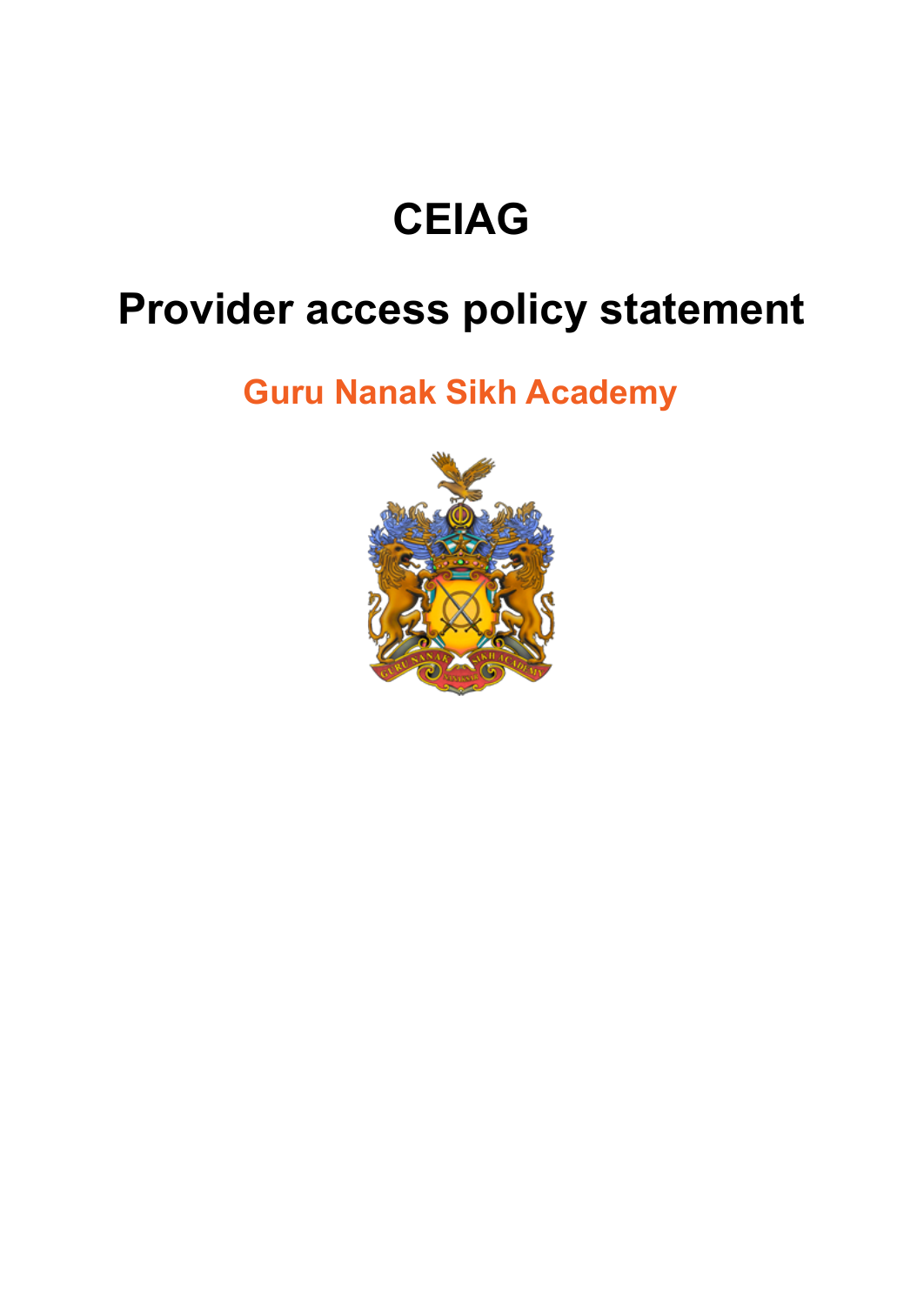# **Contents**

1. Aims 2

2. Statutory requirements 2

- 3. Student entitlement2
- 4. Management of provider access requests 3
- 5. Monitoring arrangements 4

**…………………………………………………………………………………………………………………………….**

# 1. Aims

This policy statement aims to set out our school's arrangements for managing the access of education and training providers to students for the purpose of giving them information about their offer.

It sets out:

- Procedures in relation to requests for access
- The grounds for granting and refusing requests for access
- Details of premises or facilities to be provided to a person who is given access

### 2. Statutory requirements

Schools are required to ensure that there is an opportunity for a range of education and training providers to access students in years 8 to 13 for the purposes of informing them about approved technical education, qualifications or apprenticeships.

Schools must also have a policy statement that outlines the circumstances in which education and training providers will be given access to these students.

This is outlined in section 42B of the [Education](https://www.legislation.gov.uk/ukpga/1997/44/section/42B) Act 1997.

This policy shows how our school complies with these requirements.

### 3. Student entitlement

All students in years 8 to 13 at Guru Nanak Sikh Academy are entitled to:

- Find out about technical education qualifications and apprenticeship opportunities, as part of our careers programme which provides information on the full range of education and training options available at each transition point
- Hear from a range of local providers about the opportunities they offer, including technical education and apprenticeships
- Understand how to make applications for the full range of academic and technical courses